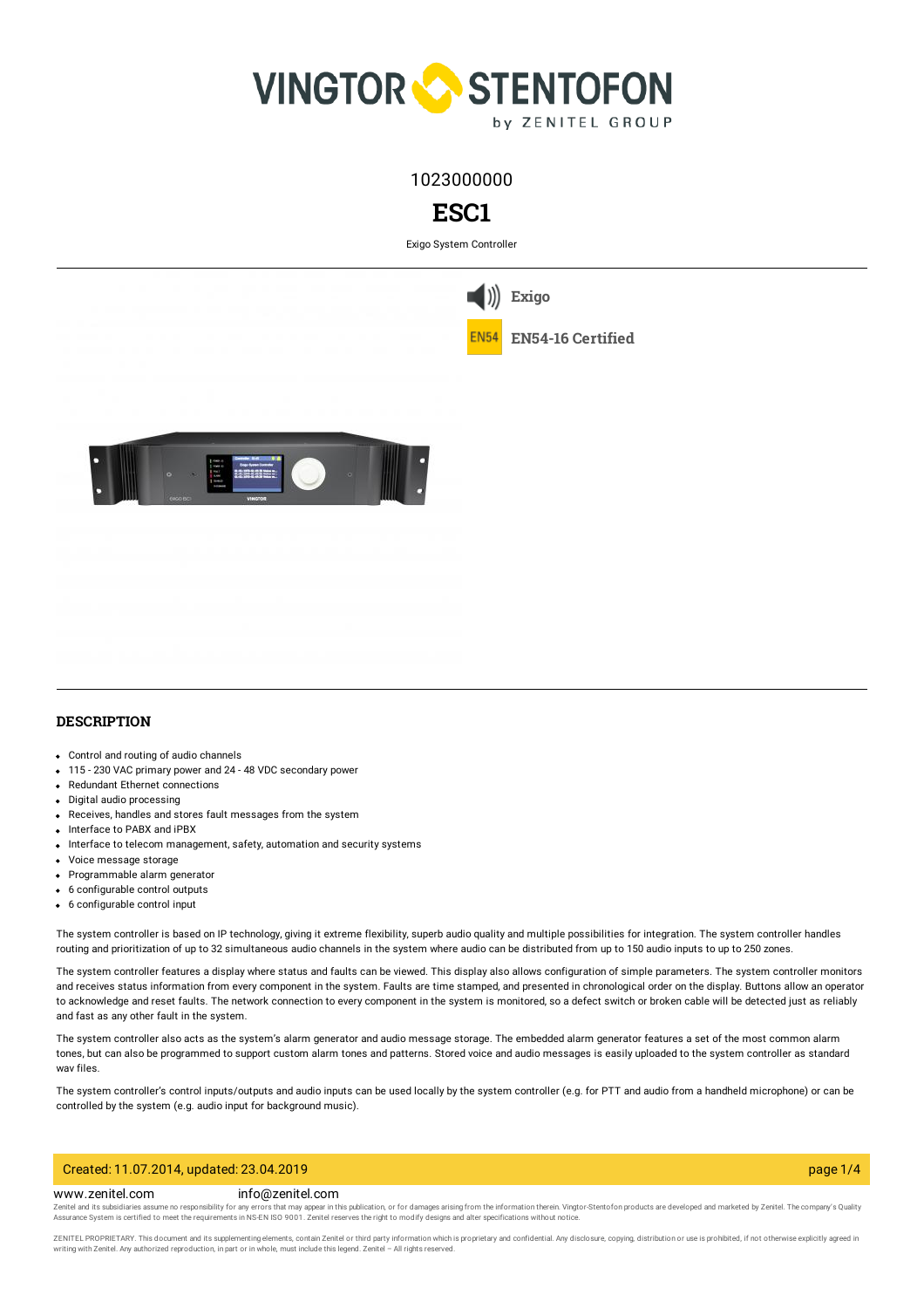#### **SPECIFICATIONS**

#### **MECHANICAL**

| <u>IVILVI IMITUML</u>    |                                                                                                               |
|--------------------------|---------------------------------------------------------------------------------------------------------------|
| Dimensions (HxWxD)       | 87 x 482 x 390 mm                                                                                             |
| Weight                   | 9.5 kg                                                                                                        |
| Shipping Weight          | 10.5 kg                                                                                                       |
| Mounting                 | 19" Rack, 2HU                                                                                                 |
| Color                    | Black                                                                                                         |
| <b>USER INTERFACE</b>    |                                                                                                               |
| Display                  | 3.5" QVGA Color TFT LCD                                                                                       |
| Button                   | Rotary selector button with push-to-select                                                                    |
| Indicators               | Primary power, Secondary power, Fault, Alarm, Disabled, In command                                            |
| <b>ENVIRONMENTAL</b>     |                                                                                                               |
| Operating temperature    | -15 °C to +55 °C                                                                                              |
| Operating humidity       | 15% to 95% (non-condensing)                                                                                   |
| Storage temperature      | -40°C to +70°C                                                                                                |
| Storage humidity         | 10% to 95% (non-condensing)                                                                                   |
| Air pressure             | 700 hPa to 1300 hPa                                                                                           |
| IP rating                | $IP-32$                                                                                                       |
| <b>ELECTRICAL</b>        |                                                                                                               |
| Primary                  |                                                                                                               |
| Connector                | V-lock, IEC 60320-1 C14 compliant                                                                             |
| Nominal input            | 110 - 230 Vac, 47-63 Hz                                                                                       |
| Secondary power          |                                                                                                               |
| Connector                | Pluggable and lockable terminal                                                                               |
| Nominal input            | 24 - 48 Vdc                                                                                                   |
|                          |                                                                                                               |
| Power consumption        | Pmax <100W                                                                                                    |
| <b>NETWORK</b>           |                                                                                                               |
| Ethernet                 | 2 x 10BASE-T, 100BASE-TX, Auto negotiation, Auto MDIX                                                         |
| Protocols                | Protocols IPv4 (with DiffServ), TCP, UDP, HTTPS, TFTP, RTP, DHCP, SNMP, STENTOFON CCoIP®, NTP                 |
| <b>LAN Protocols</b>     | VLAN(IEEE 802.1pq), Network Access Control (IEEE 802.1x), STP (IEEE 802.1d)                                   |
| Management and operation | HTTP/HTTPS (Web configuration) DHCP and static IP Remote automatic software upgrade Centralized<br>monitoring |
| <b>LINE OUTPUT</b>       |                                                                                                               |
| Levels                   | 0 dBv (1Vrms)                                                                                                 |
| Gain                     | $-40$ dB $+2$ dB                                                                                              |
| Levels                   | 600 Ohm                                                                                                       |
| Frequency response       | Hardware: 200 Hz - 19kHz                                                                                      |
| Audio codec              | G722                                                                                                          |
| <b>LINE INPUT</b>        |                                                                                                               |
| Frequency response       | Hardware: 80 Hz - 20 kHz                                                                                      |
| Audio codec              | G722                                                                                                          |
| Nominal input level      | 100 mVRMS - 1 VRMS                                                                                            |
| SNR                      | 80 dB                                                                                                         |
| <b>CMRR</b>              | 45 dB                                                                                                         |
| Input impedance          | $600 \Omega / 10$ kOhm                                                                                        |
| <b>MICROPHONE INPUT</b>  |                                                                                                               |
| Frequency response       | 80 Hz - 20 kHz                                                                                                |
| Audio codec              | G722                                                                                                          |

# Created: 11.07.2014, updated: 23.04.2019 page 2/4

### www.zenitel.com info@zenitel.com

Zenitel and its subsidiaries assume no responsibility for any errors that may appear in this publication, or for damages arising from the information therein. Vingtor-Stentofon products are developed and marketed by Zenite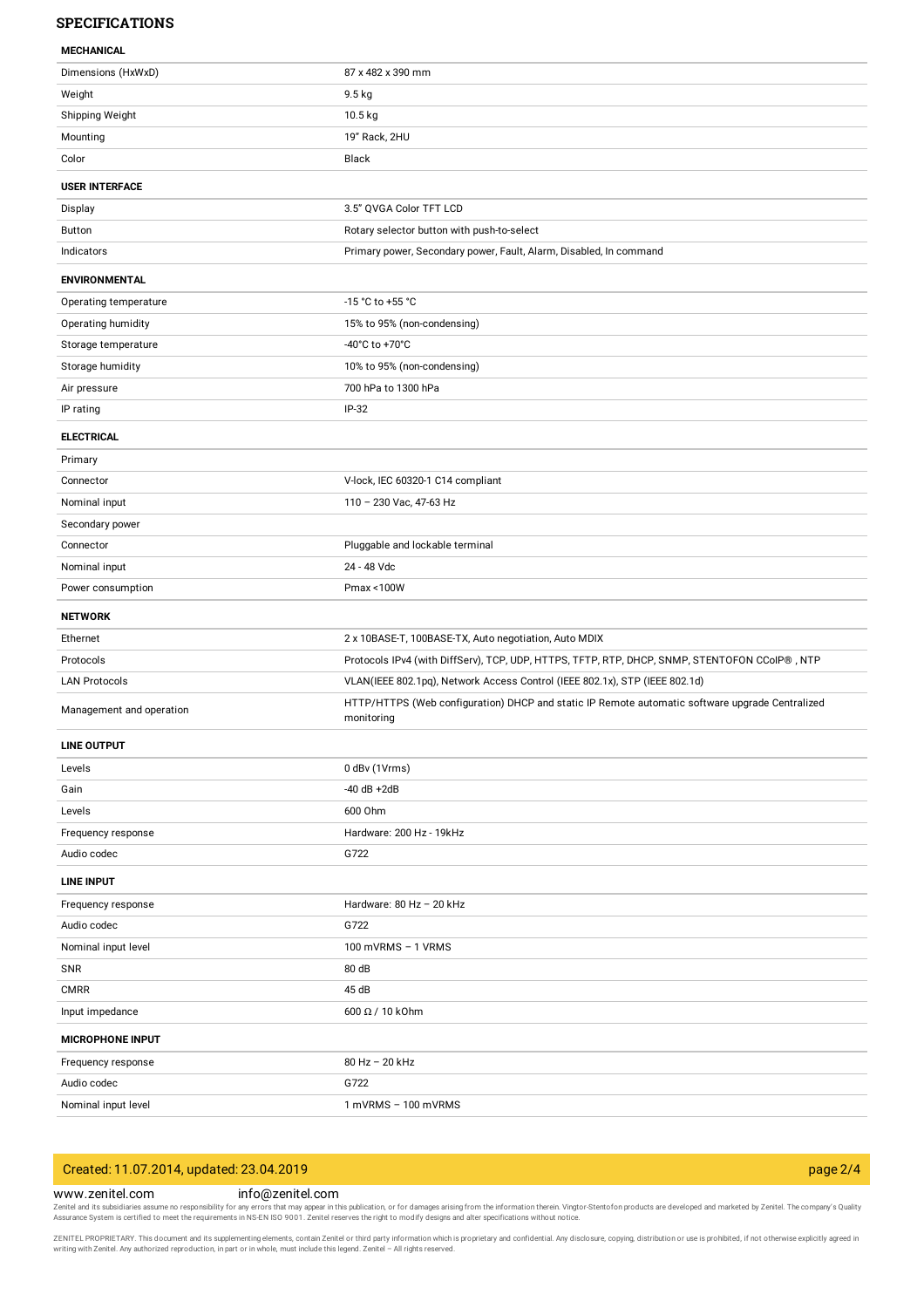#### **MICROPHONE INPUT**

| <b>SNR</b>                                | 80 dB                                                           |
|-------------------------------------------|-----------------------------------------------------------------|
| <b>CMRR</b>                               | 45 dB                                                           |
| Input impedance                           | 600 $\Omega$ / 10 k $\Omega$ (selectable)                       |
| Phantom supply (optional)                 | 12 VDC ±10% @ 15 mA (IEC 61938, P12)                            |
| <b>CONTROL INPUTS AND CONTROL OUTPUTS</b> |                                                                 |
| Control Inputs                            | 6                                                               |
| Type                                      | Closing contact, monitored                                      |
| Control Outputs                           | 6                                                               |
| Relay outputs: (COM, NO,NC)               | Max recommended levels: 3A, 100Vdc, 125Vac, switching 60W/125VA |
| 24 V outputs                              | 24 VDC ±10%, 200 mA, monitored                                  |
| Fault relay                               | -1                                                              |
| Relay outputs: (COM, NO,NC)               | Max recommended levels: 3A, 100Vdc, 125Vac, switching 60W/125VA |
| <b>CERTIFICATIONS</b>                     |                                                                 |
| Immunity                                  | EN 60945, EN 50130-4, EN 61000-6-1, EN 61000-6-2, EN 55103-2    |
| Emissions                                 | EN 60945, EN 61000-6-3, EN 61000-6-4                            |
| Safety                                    | EN 60065, EN 62368-1, IEC 60529                                 |
|                                           |                                                                 |

### **TECHNICAL DIMENSIONS**



# Created: 11.07.2014, updated: 23.04.2019 page 3/4

#### www.zenitel.com info@zenitel.com

Zenitel and its subsidiaries assume no responsibility for any errors that may appear in this publication, or for damages arising from the information therein. Vingtor-Stentofon products are developed and marketed by Zenite